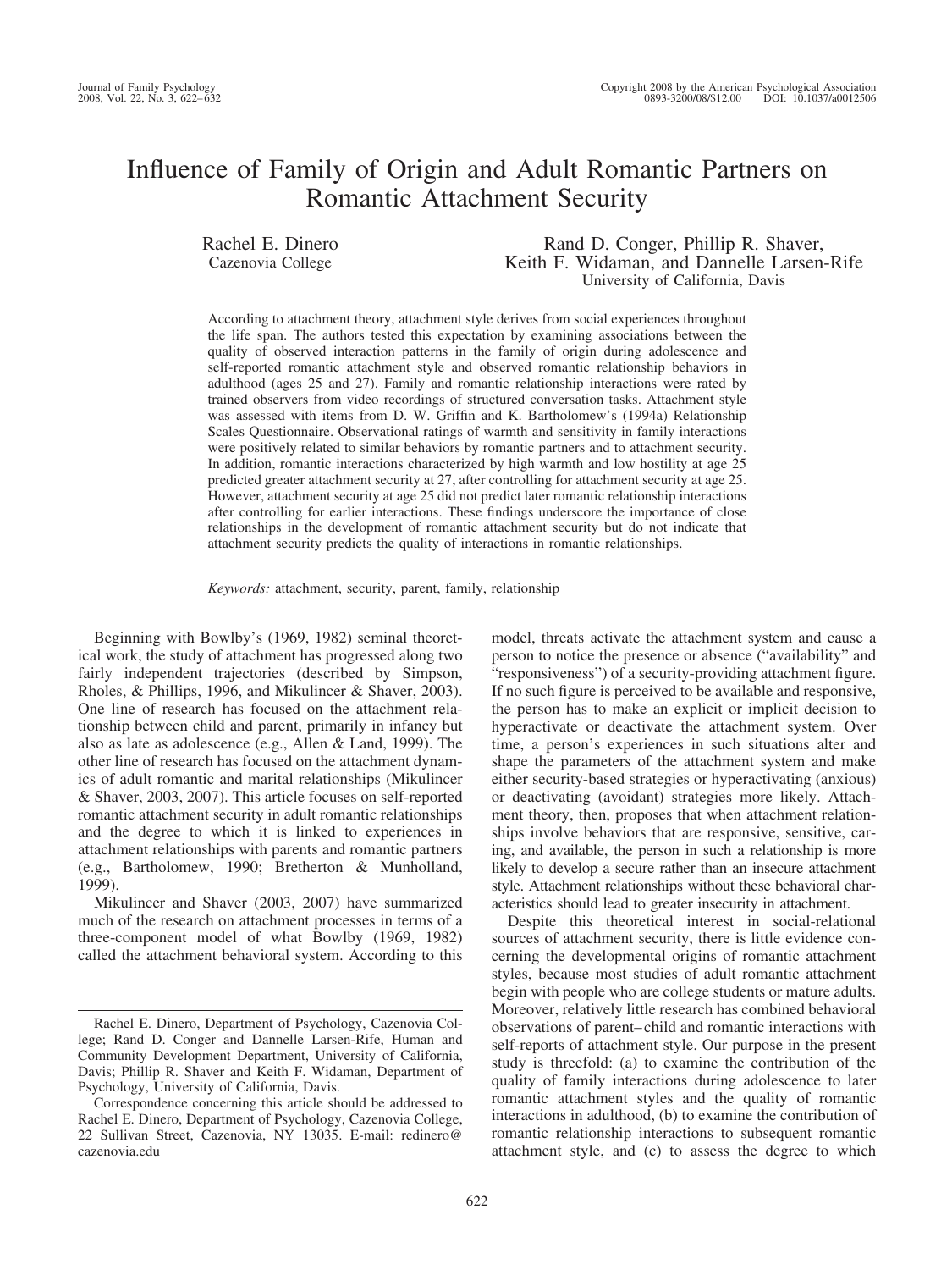romantic attachment style predicts the quality of behavioral interactions in romantic relationships. Figure 1 provides a schematic for the conceptual model that guides the study. The next sections present the theoretical and empirical bases for each of the predicted associations in the proposed model.

## Influence of Parents on Romantic Relationships and Attachment Representations

## *Parent–Child Interactions and Attachment Representations*

According to Mikulincer and Shaver (2003, 2007), attachment working models established in infancy and childhood, mostly in relationships with parents and other key caregivers, should form the foundation for attachment representations throughout life. In Figure 1, this expectation is illustrated by the path from interactions in the family during adolescence to attachment security at 25 years of age. Because research on romantic attachment patterns began with adolescent or adult samples of people who were already involved in romantic or marital relationships (Hazan & Shaver, 1987), the hypothesized origins of self-reported romantic attachment styles in previous relationships with parents have largely been taken on faith rather than been empirically tested.

Parents and other primary caregivers are theoretically

responsible for the initial shaping of attachment representations, and this influence has been examined in scores of empirical studies with young children (Ainsworth, Blehar, Waters, & Wall, 1978; Thompson, 1999; Weinfield, Sroufe, Egeland, & Carlson, 1999). There is also evidence of parental influence on adult attachment, as measured with the Adult Attachment Interview (AAI; Hamilton, 2000; Weinfield, Sroufe, & Egeland, 2000). In his 2002 meta-analysis, Fraley found evidence for a "prototype" model of attachment, which suggested that attachment patterns are shaped by the family of origin in early childhood and that these patterns continue to exert a substantial influence over the years. Consistent with this idea, a recent study by Simpson, Collins, Tran, and Haydon (2007) found that one's attachment orientation in infancy predicted the emotional quality of romantic relationships in early adulthood and that this association was mediated by social competency in elementary school and secure or insecure friendships in adolescence. Especially important, the Simpson et al. longitudinal study suggested that the influence of parent– child attachment on subsequent romantic relationship functioning is indirect and is dependent on important personal relationships outside the nuclear family.

Although there is considerable evidence that parents play an important role in shaping children's attachment patterns, at least in relation to parents, little research has explored



*Figure 1.* The conceptual model for the study.  $e =$  error variance.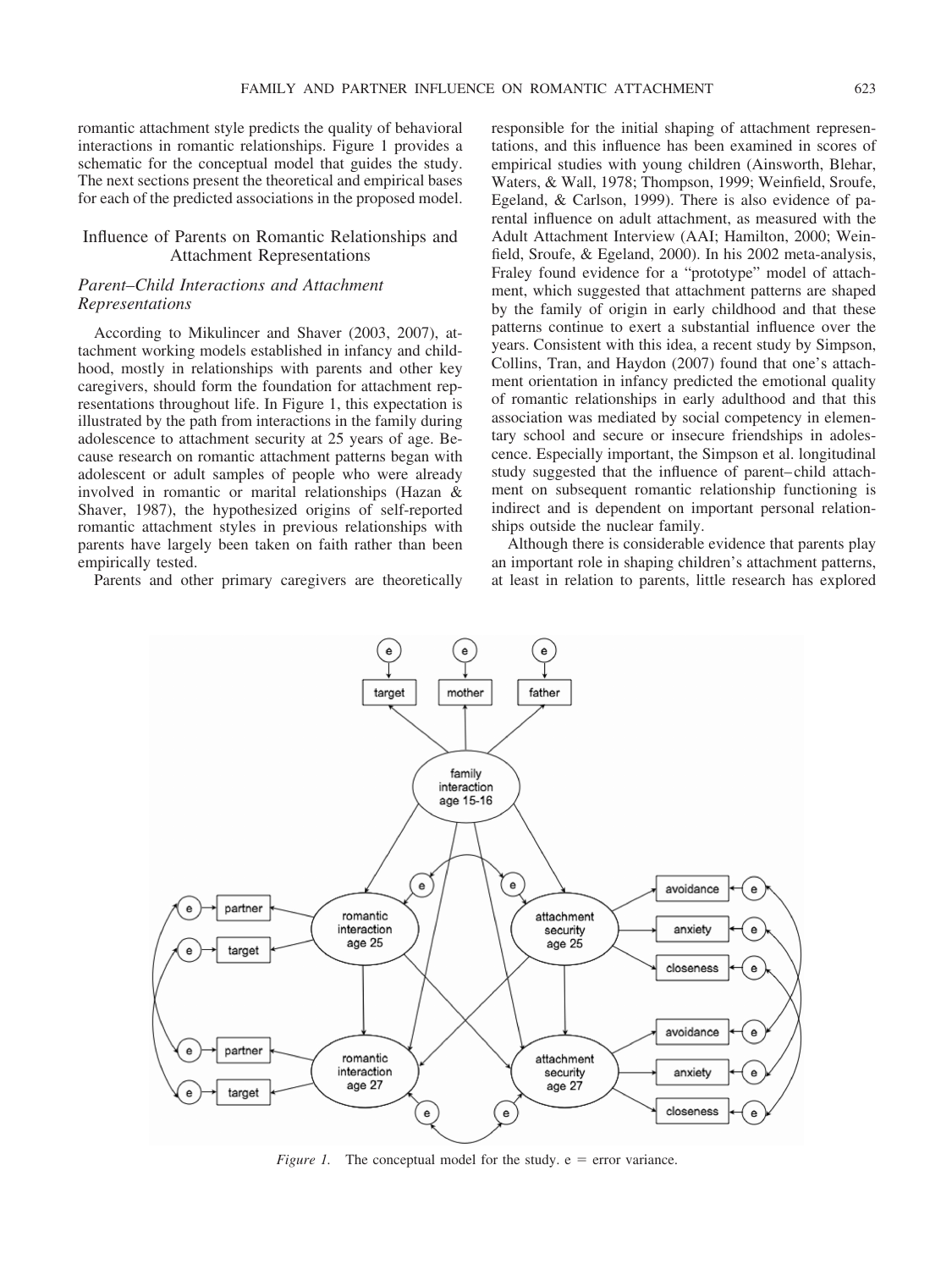how parents influence romantic attachment styles or working models; the research that does exist (e.g., Hazan & Shaver, 1987; Mikulincer & Shaver, 2007, Chapter 3) suffers from significant methodological limitations. For example, using a cross-sectional design, Steinberg, Davila, and Fincham (2006) found that attachment insecurity mediated the association between perceptions of parental conflict and negative romantic experiences and marital expectations. Jones, Forehand, and Beach (2000) found that adolescent evaluations of parental behavior predicted self-reported attachment security approximately 5 years later; this association may include common-method bias. The present study overcomes some of these earlier methodological limitations.

# *Parent–Child Interactions and Later Romantic Interactions*

Researchers have explored behavioral consistencies between parent– child relationships and later romantic relationships. For example, on the basis of both behavioral and self-report data collected across a 15-year span, Conger, Cui, Bryant, and Elder (2000) concluded that there is a significant association between the child–parent relationship and adult romantic relationship functioning. Behavioral observations of interactions between parents and their early adolescent child predicted important features of the interactions of the child with his or her romantic relationship partner during early adulthood, as illustrated by the path in Figure 1 from family interaction to interaction with a romantic partner at 25 years of age. Conger et al.'s research did not focus, however, on psychological processes that might account for this relationship.

Other researchers have found that poor marital adjustment is associated with earlier difficulties in relationships with parents (e.g., Truan, Herscovitch, & Lohrenz, 1987). Researchers have explored whether this association might be a result of the fact that individuals who had poor-quality relationships with parents also had parents whose relationship with each other was troubled. If so, the offspring might have acquired poor interaction skills through observational learning. Counting against this possibility is the fact that general parental aggression toward a child, but not interparental aggression, predicts subsequent poor relationship functioning, even after controlling for personality traits (Kennedy, Bolger, & Shrout, 2002).

Most research on the link between child–parent relationships and later romantic relationships has relied on the AAI (Hesse, 1999; George, Kaplan, & Main, 1996). This measure, which focuses on discussion of childhood relationships of the individual with parents, is typically given in adulthood, so its association with romantic relationship behavior is concurrent rather than prospective. The evidence produced by research with the AAI, however, is consistent with our prediction that parent–child relationship quality as assessed through observed behavioral exchanges will predict later interactions with a romantic partner. For example, Bouthillier, Julien, Dube, Belanger, and Hamelin (2002) used the AAI to assess "state of mind with respect to attachment" (Main, Kaplan, & Cassidy, 1985, p. 68) to

mother and found that individuals who were categorized by the AAI as insecure were more likely to use destructive tactics during a conflictual interaction with a romantic partner. In addition, individuals categorized as insecure in the AAI exhibited more negative emotion during conflictual interactions (i.e., more expressions of contempt, withdrawal, and stonewalling) and less positive emotion (e.g., Babcock, Jacobson, Gottman, & Yerington, 2000; Creasey & Ladd, 2005; Roisman, Collins, Sroufe, & Egeland, 2005; Roisman, Madsen, Hennighausen, & Collins, 2001). Because attachment security as assessed by the AAI likely derives to a significant degree from the quality of the parent– child relationship in terms of behavioral interactions, these findings offer indirect support for the proposition that this relationship will affect the behavioral quality of later romantic unions. The present study directly examines behavioral interactions both in the family of origin and in adult romantic relationships.

## Hypotheses Regarding Family of Origin Influences

Overall, existing research has suggested that the nature of the parent– child relationship influences subsequent romantic relationships and that there is a small association between parent– child attachment representations and romantic attachment representations. In addition, because parent– child interactions are associated with attachment security during childhood, parent– child interactions may well predict attachment security in children and adolescents grown to adulthood. On the basis of this theoretical reasoning and findings from previous research, we hypothesized that, in the present longitudinal study of a cohort of adolescents making the transition to adulthood, family interactions marked by high levels of warmth, caring, and sensitivity and low levels of hostility and coercion would predict similar behavior toward an adult romantic partner and greater security in self-reported attachment representations at 25 years of age (Hypothesis 1). Further, we predicted that the influence of family interactions on attachment style would decrease as participants continued in longer, more serious, romantic relationships, because these relationships would shape attachment patterns independently of the effects of parental behavior (Hypothesis 2). That is, family influences on later relationship behaviors and attachment security at 27 years of age were expected to be indirect through earlier levels on these domains. These expectations are illustrated in Figure 1.

# *Influence of Romantic Relationships on Romantic Attachment Style*

Fraley and Davis (1997) proposed that the transfer of primary attachment status from parents to peers begins in late adolescence or early adulthood (i.e., beyond the time period addressed in most longitudinal studies). This mechanism suggests that as peers and, eventually, romantic partners begin to assume the role of primary attachment figures, relationships with these individuals should influence attachment representations just as relationships with parents once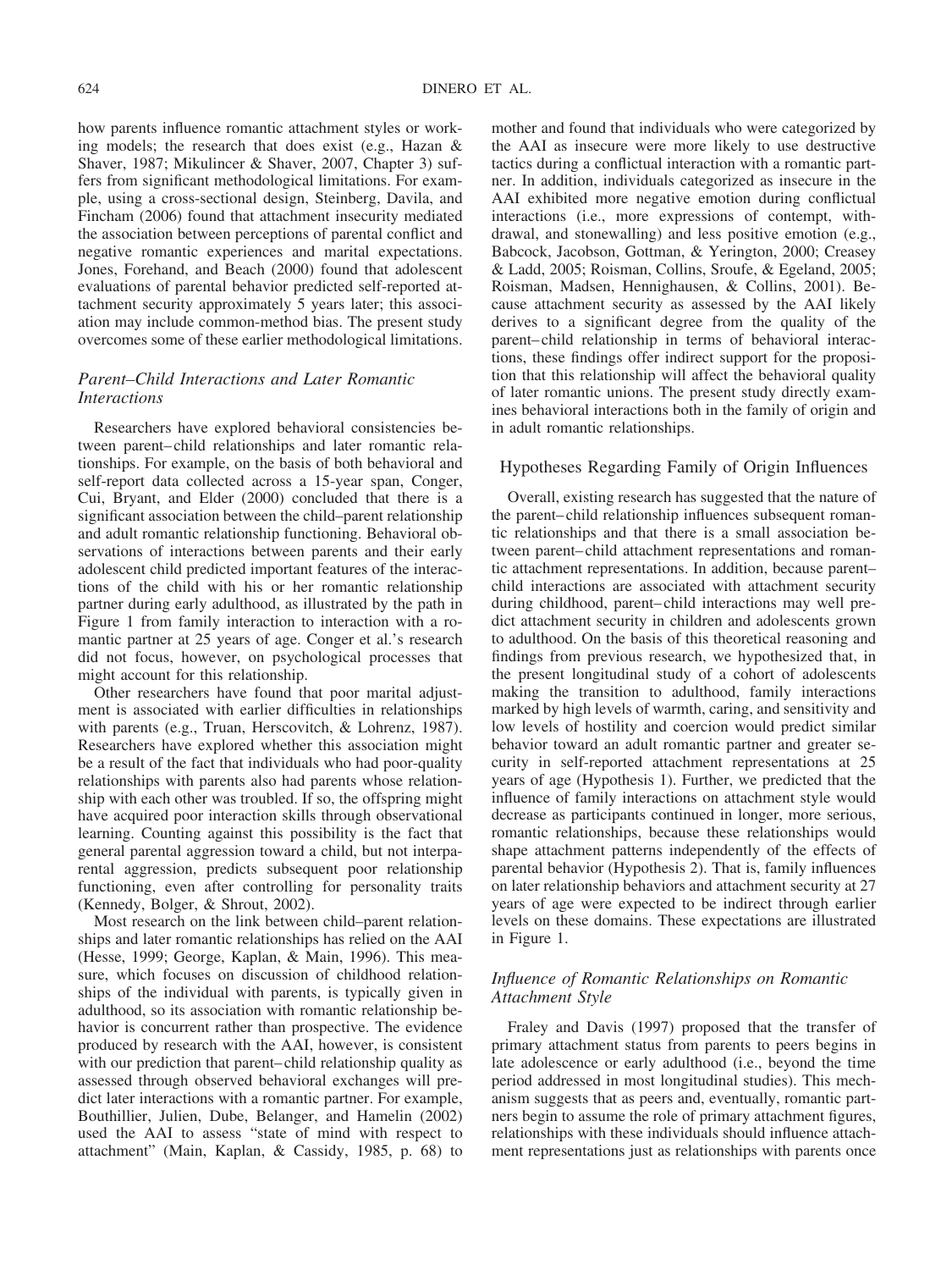did. Mikulincer and Shaver (2003, 2007) noted that later relationships may change attachment style and move it away from its original form. Feeney (2004) found evidence for this transfer. In a sample of young adults, greater romantic involvement was associated with stronger attachment to partners and weaker attachment to mothers and friends. In addition, strength of attachment was a function of participant age and length and closeness of romantic relationship (Feeney, 2004).

However, little research has explored the direct influence of romantic partners on attachment style. Using the original categorical measure of romantic attachment, Kirkpatrick and Hazan (1994) found that romantic attachment stability was moderated by breakup or initiation of romantic relationships across a 4-year period. Individuals who ended relationships during the 4-year period tended to become less secure, and individuals who began relationships tended to become more secure. Using growth curve modeling, Davila, Karney, and Bradbury (1999) found that over the first 2 years of marriage, one spouse's level of attachment security can influence the other spouse's level of attachment security. There was also a reciprocal influence of marital satisfaction on attachment security, such that increased levels of marital satisfaction led to increased attachment security and vice versa. These findings indicate that romantic partners influence attachment style and that relationship satisfaction may play a role in the process.

To address this issue, we investigated the degree to which the quality of behavioral interactions in romantic relationships predicts romantic attachment style. Specifically, given that romantic partners are likely, gradually, to become primary attachment figures, we hypothesized that interactions in romantic relationships marked by high levels of warmth, caring, and sensitivity and low levels of hostility and coercion would increase attachment security over time (Hypothesis 3), as illustrated by the path in Figure 1 from romantic interaction at age 25 to attachment security at age 27.

## *Influence of Romantic Attachment Style on Romantic Relationships*

Numerous studies have found an association between self-reported attachment style and the individual's behavior in romantic relationships. Both attachment anxiety and avoidance have been associated with a variety of negative romantic relationship behaviors. For example, attachmentanxious individuals showed lower levels of enjoyment in interactions with romantic partners and fewer proximityseeking behaviors in these interactions (Tucker & Anders, 1998). Attachment-anxious individuals were more likely to exhibit distress and to use less successful discussion tactics during discussions of a major disagreement with a dating partner (Campbell, Simpson, Boldry, & Kashy, 2005; Guerrero, 1996; Simpson et al., 1996). In interactions with romantic partners, individuals who were high on attachment avoidance made less eye contact and exhibited less overall pleasantness, and they were rated as being less interested in and attentive to their romantic partner (Guerrero, 1996). In addition, attachment-avoidant individuals showed lower

levels of positive behavior (e.g, laughing, smiling, physical contact, eye contact; Tucker & Anders, 1998). Similarly, couples who rated themselves, as a dyad, to be higher in attachment avoidance displayed less expressive nonverbal behavior (Le Poire, Shepard, & Duggan, 1999).

On the basis of these findings and the basic tenets of attachment theory, we hypothesized that attachment security at age 25 would predict romantic interactions characterized by high levels of warmth, caring, and sensitivity and low levels of hostility at age 27 (Hypothesis 4), as illustrated in Figure 1. Taken together, Hypotheses 3 and 4 predicted that attachment security and the quality of interactions between romantic partners would be reciprocally interrelated over time.

Because both married and cohabiting or dating couples were included in the present study, we tested our final model for differences between these types of relationships. Previous research (e.g., Cupach & Metts, 1986; Stafford & Canary, 1991) indicated that married couples differed from cohabiting or dating couples in a variety of ways (e.g., perception of communication quality and relationship problems, attributions of responsibility, relationship maintenance attempts and strategies). Therefore, we wanted to see if the kind of relationship influenced the hypothesized associations between the variables of interest.

#### Method

#### *Participants*

This study was based on data from the Family Transitions Project, a continuing study that builds on two earlier studies of adolescents and their families: the Iowa Youth and Families Project (IYFP) and the Iowa Single Parent Project (ISPP; see Cui, Conger, Bryant, & Elder, 2002, for a review). The adolescent participants, originally recruited for the IYFP, were all from two-parent families and were in seventh grade in 1989. In 1991, the ISPP began recruiting children from the same cohort (adolescents were in ninth grade in 1991) from single-parent, mother-headed families. The present study used data from both 1991 samples but omitted the IYFP data from 1989 and 1990, when only one kind of family was sampled. The resulting sample of target adolescents  $(N = 559)$  included 294 girls and 265 boys. The families in both projects were recruited from rural Iowa as part of a larger project designed to study family economic stress. The ethnic/racial background of the participants and their families was predominantly Caucasian and reflects the demographics of rural Iowa. Participants and their families were interviewed in their homes on multiple occasions as the target participants moved through adolescence. In later adolescence and adulthood, participants were interviewed with a romantic or marital partner in their own homes.

Only targets with a romantic partner were included in our analyses. The specific nature of these relationships is described later in this section. Of the participants used in the present analyses, at age 15, 206 were interviewed with both mother and father and 46 were interviewed with mother only. At age 16, 190 were interviewed with both mother and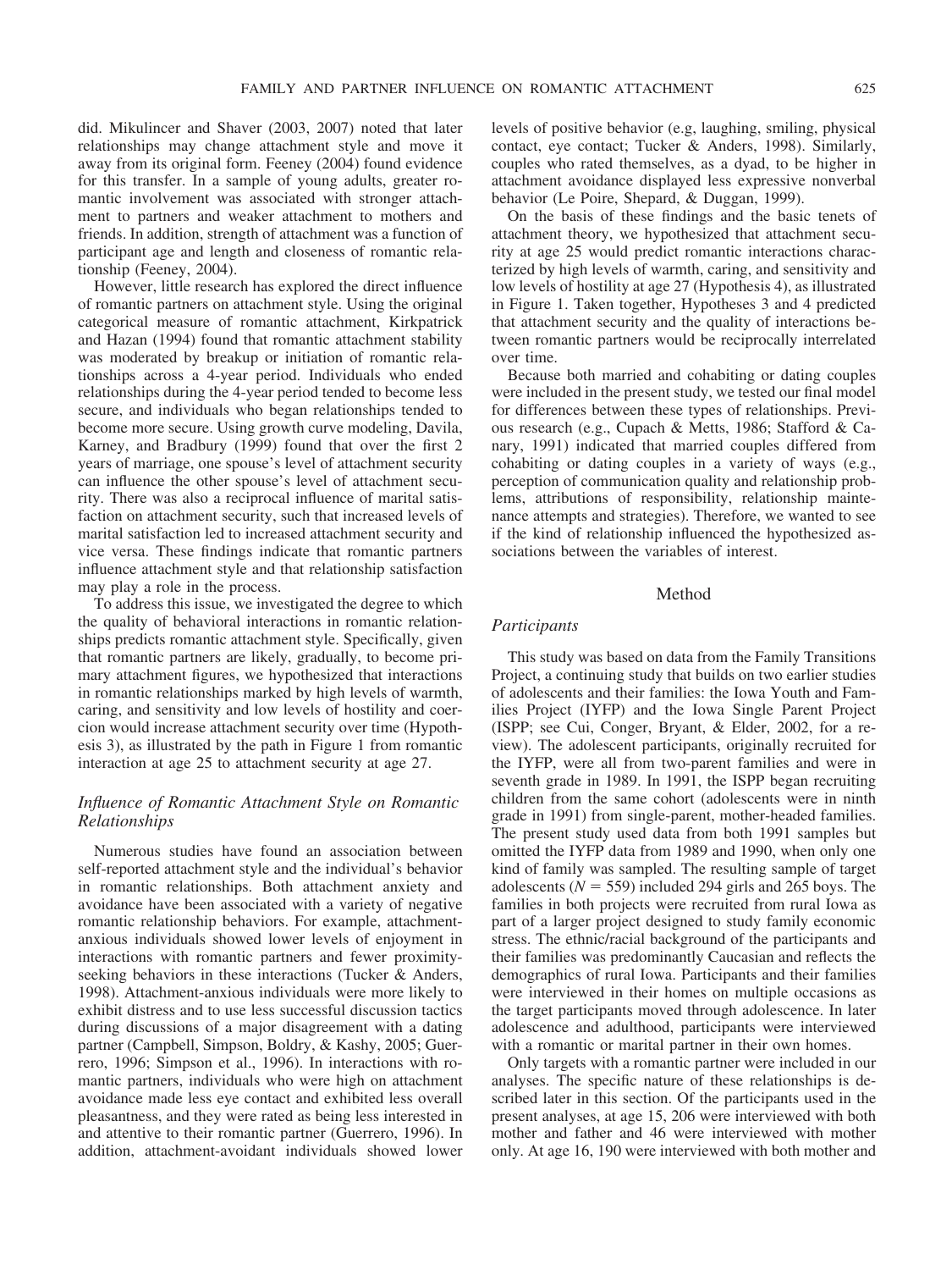father and 56 were interviewed with mother only. In path models, we estimated the missing data for fathers from single-parent families using full information maximum likelihood.

## *Measures and Procedures*

*Interactions in the family of origin.* From 1991 to 1994, participants and their families were interviewed in their homes. For this study, we used information on behavioral interactions between parents and adolescents obtained in 1991 and 1992. The series of component interviews and assessments included two structured, videotaped interactions. Both interactions were designed to elicit positive and negative emotion from each of the family members. The observational interactions centered on questions about family life and issues of concern that led to disagreement. Videotaped interactions were rated by trained observers who used the Iowa Family Interaction Rating Scales (Melby & Conger, 2001). All observers received 200 hr of training (20 hr per week for 10 weeks) and passed extensive reliability tests before they began coding taped interactions. To ensure continued reliability, coders attended maintenance training sessions each week. To assess interobserver reliability, which was assessed using intraclass correlations, a second observer independently rated 25% of all videotapes.<sup>1</sup>

Consistent with procedures used in earlier reports from this program of research (Conger et al., 2000; Donnellan, Larsen-Rife, & Conger, 2005), each family member's behavior toward each of the other family members was assessed with the following scales: Angry Coercion, which reflects attempts to change the behavior or ideas of others in a hostile, threatening, or blaming manner; Antisocial Behavior, which reflects the expression of insensitivity, lack of caring, or defiance; Hostility, which reflects the expression of anger, criticism, disapproval, or rejection; Positive Communication, which assesses the ability of the individual to convey his or her ideas, opinions, needs, and wants in a clear, positive, or neutral manner; Listener Responsiveness, which assesses the individual's attention to, interest in, and acknowledgment of others; Prosocial Behavior, which reflects the tendency to relate in a cooperative, sensitive, and helpful manner; Warmth/Support, which reflects expression of caring, affection, affirmation, and support; and Positive Assertiveness, which assesses the individual's ability to express ideas and opinions in a positive manner. Behavioral ratings were made on a 9-point scale ranging from 1 (*little evidence of the attribute in question*) to 9 (*a great deal of evidence for the attribute in question*). Observers were instructed to take both the frequency and the intensity of a behavior into account when they scored the interactions.

Because the summed items for negative interactions were highly and negatively correlated with the summed scale for positive behaviors, we followed the same procedures as had been used in earlier reports from this study and created a single scale (Conger et al., 2000; Donnellan et al., 2005). Although these scales can be combined to reflect either high hostility and low warmth or the reverse, in this study they were combined to reflect high positive and low negative behaviors, consistent with study hypotheses. Specifically, the ratings for angry coercion, antisocial behavior, and hostility were reverse coded and summed with the ratings of positive behaviors. A reliable positive behavior scale was created for each family member (i.e., Mother to Target,  $\alpha$  = .88; Father to Target,  $\alpha = .88$ ; Target to Mother and Father,  $\alpha$  = .92) by averaging each individual's scores on the eight aforementioned scales for both interactions in 1991 and 1992, when participants were 15 and 16 years old, respectively. Interobserver reliability for the individual ratings ranged from .69 to .94. Behavioral observations were averaged across ages 15 and 16 to represent the average ratings of the different observers who rated the interactions for each wave of data. Therefore, the scales represent the average of positive behaviors for each individual across two tasks and over a 2-year time period. (See Table 1 for correlations between mother, father, and target positive behaviors at each time point.) As noted earlier, we used full information maximum likelihood to estimate values for missing data from fathers. In path models (described in the Results section), we used the three scales to create a latent variable called family interactions at age 15–16.

*Romantic partner interactions.* Starting in 1995 and continuing every other year (i.e., in 1997, 1999, 2001, and 2003), participants were interviewed with a romantic partner (or, in 1995 and 1997, with a close friend if they were not involved in a romantic relationship). For the present study, we used data from 2001 and 2003 to capture interactions at the oldest ages at which romantic-relationship data were collected. In 2001 and 2003, target participants were 25 and 27 years old, respectively. This decision allowed for the largest sample of participants in the same romantic relationships at any two consecutive time points. At age 25, of the 474 target individuals who were interviewed, 45 participated with a dating partner, 71 with a cohabiting partner, 239 with a spouse, and 119 with no partner. At age 27, of the 450 target individuals who were interviewed, 20 participated with a dating partner, 49 with a cohabiting partner, 269 with a spouse, and 112 with no partner. For present purposes, we included only those participants with the same romantic or marital partner at both ages in the analyses, because this allowed us to assess possible effects of the relationship on attachment style over time ( $n = 269$ , 157 women and 112 men). At age 27, 241 of the target individuals were married, 21 were cohabiting, and 7 were in dating relationships. Married participants had been married for an average of 3.71 years, cohabiting partners had known their partners for an average of 4.16 years, and dating partners had known their partners for an average of 3.24 years. In other words, these were generally stable long-term relationships.

In each wave of data collection, participants and their partners completed videotaped interactions in which they

<sup>&</sup>lt;sup>1</sup> A complete description of all ratings and task procedures, along with scale definitions, can be obtained from Rand D. Conger, Department of Human and Community Development, University of California, Davis, Davis, CA 95616.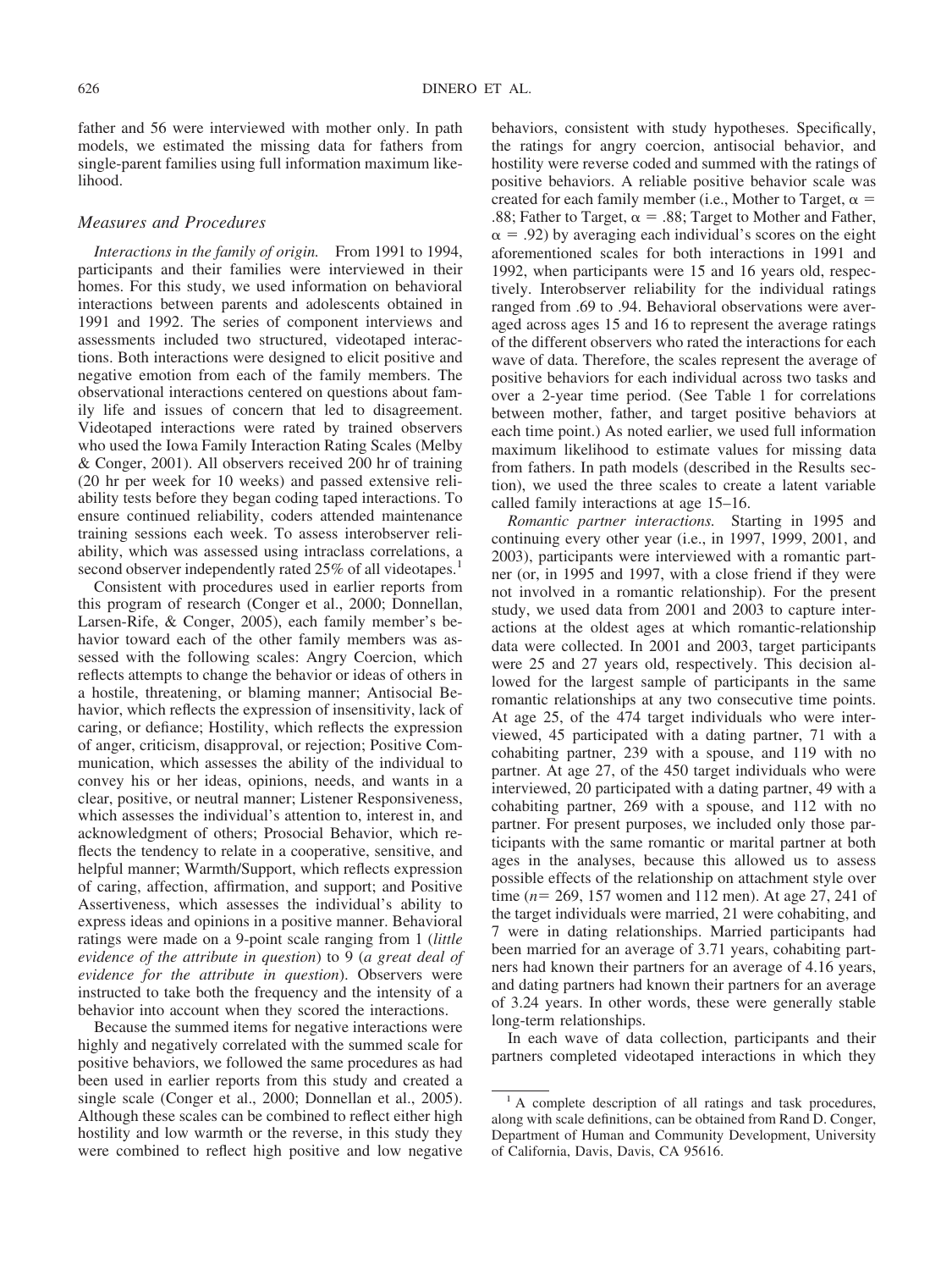Table 1 *Correlations Between Family Interaction Variables*

| Variable                                                                                                                                                                                                              |     |            |                   |                          |                                 |                                        |                                               |
|-----------------------------------------------------------------------------------------------------------------------------------------------------------------------------------------------------------------------|-----|------------|-------------------|--------------------------|---------------------------------|----------------------------------------|-----------------------------------------------|
| 1. Target to mother, age 15<br>2. Target to father, age 15<br>3. Target to mother, age 16<br>4. Target to father, age 16<br>5. Mother to target, age 15<br>6. Mother to target, age 16<br>7. Father to target, age 15 | .88 | .66<br>.62 | .64<br>.69<br>.85 | .66<br>.52<br>.50<br>.45 | .52<br>.46<br>.70<br>.58<br>.66 | .53<br>.62<br>.44<br>.50<br>.56<br>.52 | .45<br>.46<br>.51<br>.58<br>.50<br>.58<br>.71 |
| 8. Father to target, age 16                                                                                                                                                                                           |     |            |                   |                          |                                 |                                        |                                               |

*Note.*  $N = 267$ . All coefficients are significant at the  $p < .01$  level (two-tailed).

discussed the history and status of their relationship, areas of agreement and disagreement in the relationship, and plans for the future. These interactions were designed to elicit both positive and negative relationship behaviors. Interactions were rated independently and reliably by trained observers who used the Iowa Family Interaction Rating Scales (Melby & Conger, 2001) and followed the procedures described earlier for family interactions. The scales used for family interactions were used to code the romantic partner interactions: Partner to Target Positive Behavior ( $\alpha$  = .90 for age 25,  $\alpha$  = .88 for age 27) and Target to Partner Positive Behavior ( $\alpha = .90$  for age 25,  $\alpha$  = .90 for age 27). Interobserver reliability ranged from .84 to .88. For use in later path models (described in the Results section), partner to target and target to partner scales from each year were used as indicators for latent variables called romantic interaction at age 25 and romantic interaction at age 27.

*Target self-report measures of romantic attachment representations.* In 2001 and 2003, when target participants averaged 25 and 27 years of age, respectively, self-reported attachment style was assessed with Griffin and Bartholomew's (1994a) Relationship Scales Questionnaire (RSQ). The RSQ was originally designed to provide multiitem assessment of four attachment styles that Bartholomew and Horowitz (1991) had previously measured with only one item per style. The four style subscales have proved to have fairly low internal consistency reliabilities, but the set of items is nevertheless useful for assessing broad factors underlying adolescent and adult attachment styles, such as anxiety, comfort with closeness, and comfort with dependency (Collins & Read, 1990).

The following reliable scales were created from the RSQ items (Griffin & Bartholomew, 1994b): Anxiety, which is based on items assessing anxiety in romantic relationships (e.g., "I often worry that romantic partners won't want to stay with me"); Closeness, which assesses ability and desire to maintain close and intimate relationships (e.g., "I find it easy to get emotionally close to a romantic partner"); and Avoidance, which assesses discomfort with close relationships (e.g., "I prefer not to have a romantic partner depend on me"). The factor structure of the items in the aforementioned scales was determined with exploratory maximum likelihood factor analysis with promax rotation in SPSS. The first three factors (i.e., anxiety, avoidance, and closeness) were similar at both time points, and their meaning was similar to the meaning of Collins and Read's (1990) frequently used three attachment-style scales. This factor structure was verified through confirmatory factor analysis in AMOS. The models fit the data adequately at age 25,  $\chi^2(116, N = 474) = 538.96, \Delta \chi^2/\Delta df = 4.65$ , root-meansquare error of approximation  $(RMSEA) = .08$ , comparative fit index (CFI) = .92, and at age 27,  $\chi^2(116, N =$  $450$ ) = 647.55,  $\Delta \chi^2/\Delta df$  = 5.58, RMSEA = .10, CFI = .89. (For a more detailed discussion of the creation of these scales, see Nitzberg, 2006.)

The scales were reliable at each time point (Anxiety,  $\alpha s = .90$  at age 25 and .90 at age 27; Closeness,  $\alpha s = .91$ at age 25 and .90 at age 27; Avoidance,  $\alpha s = .83$  at age 25 and .80 at age 27). For present purposes, all scales were scored in the secure, or positive, direction. When they were used in path models (described in the Results section), the three scales from each year were used as indicators of latent variables called attachment security at age 25 and attachment security at age 27.

#### Results

#### *Descriptive and Correlational Analyses*

We calculated means and standard deviations for measured variables (see Table 2) and used repeated-measures analyses of variance to determine mean level change in

Table 2

| Means and Standard Deviations for All Measured |  |  |  |
|------------------------------------------------|--|--|--|
| Variables                                      |  |  |  |

| Variable                  | M    | SD   | $\boldsymbol{n}$ |
|---------------------------|------|------|------------------|
| Target to parents         | 4.34 | 1.12 | 240              |
| Mother to target          | 5.34 | 1.07 | 238              |
| Father to target          | 5.34 | 1.04 | 191              |
| Partner to target, age 25 | 5.96 | 1.34 | 256              |
| Target to partner, age 25 | 5.87 | 1.34 | 256              |
| Anxiety, age 25           | 4.41 | 0.64 | 266              |
| Closeness, age 25         | 3.80 | 0.81 | 266              |
| Avoidance, age 25         | 4.68 | 0.56 | 266              |
| Partner to target, age 27 | 6.39 | 1.24 | 253              |
| Target to partner, age 27 | 6.30 | 1.30 | 253              |
| Anxiety, age 27           | 4.48 | 0.65 | 267              |
| Closeness, age 27         | 3.86 | 0.81 | 267              |
| Avoidance, age 27         | 4.71 | 0.51 | 266              |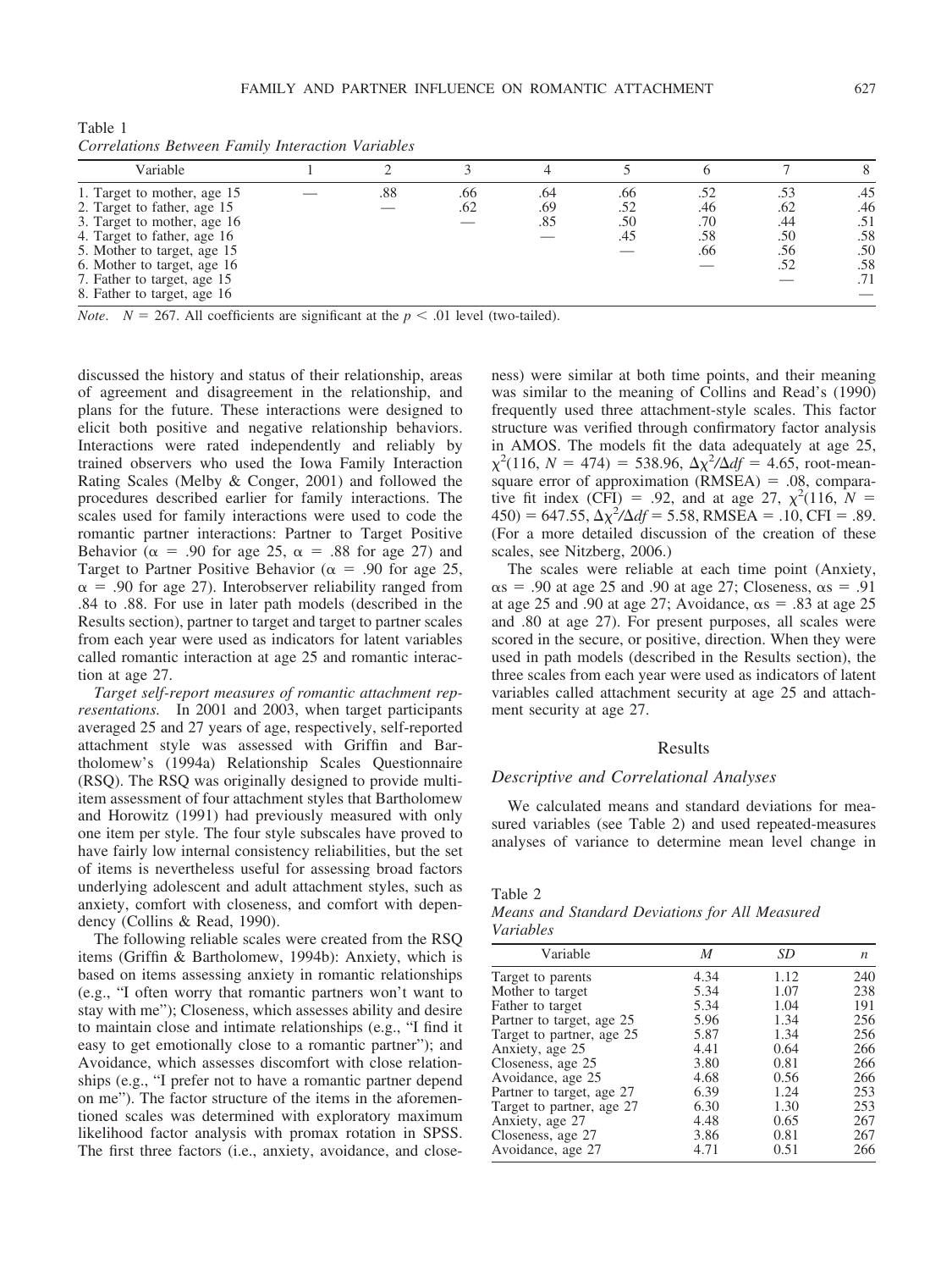Table 3 *Correlations Between Behavioral and Attachment Security Measures*

| Variable                                                                                                                                                                                                                                                                                                                                                                      |        |                  |                            |                                      | 6                                              |                                                          | 8                                                                  | 9                                                                     | 10                                                                            | 11                                                                                            | 12                                                                                                      | 13                                                                                                                 |
|-------------------------------------------------------------------------------------------------------------------------------------------------------------------------------------------------------------------------------------------------------------------------------------------------------------------------------------------------------------------------------|--------|------------------|----------------------------|--------------------------------------|------------------------------------------------|----------------------------------------------------------|--------------------------------------------------------------------|-----------------------------------------------------------------------|-------------------------------------------------------------------------------|-----------------------------------------------------------------------------------------------|---------------------------------------------------------------------------------------------------------|--------------------------------------------------------------------------------------------------------------------|
| 1. Target behavior to parents<br>2. Mother behavior to target<br>3. Father behavior to target<br>4. Target to partner, age 25<br>5. Partner to target, age 25<br>6. Target to partner, age 27<br>7. Partner to target, age 27<br>8. Anxiety, age 25<br>9. Closeness, age 25<br>10. Avoidance, age 25<br>11. Anxiety, age 27<br>12. Closeness, age 27<br>13. Avoidance, age 27 | $.69*$ | $.63*$<br>$.63*$ | $.32*$<br>$.29*$<br>$.37*$ | $.18*$<br>$.17*$<br>$.23*$<br>$.72*$ | $.41*$<br>$.36*$<br>$.41*$<br>$.65*$<br>$.50*$ | $.24*$<br>$.27*$<br>$.32*$<br>$.47*$<br>$.60*$<br>$.70*$ | $.19*$<br>$.16*$<br>$.21*$<br>$.18*$<br>$.16*$<br>$.31*$<br>$.23*$ | .15<br>.05<br>$21*$<br>$.32*$<br>$.26*$<br>$.32*$<br>$.20*$<br>$.33*$ | .15<br>.12<br>$.21*$<br>$.27*$<br>$.20*$<br>$.26*$<br>.14<br>$.56*$<br>$.60*$ | $.13*$<br>$.13*$<br>.11<br>$.23*$<br>$.20*$<br>$.18*$<br>$.55*$<br>$.64*$<br>$.31*$<br>$.34*$ | $.13*$<br>.09<br>$.15*$<br>$.33*$<br>$.22*$<br>$.33*$<br>$.20*$<br>$.25*$<br>$.60*$<br>$.39*$<br>$.33*$ | $.14*$<br>.12<br>$.15*$<br>$.30*$<br>$.21*$<br>$.21*$<br>$.18*$<br>$.35*$<br>$.45*$<br>$.55*$<br>$.56^*$<br>$.58*$ |
| $\mathbf{v}$ $\mathbf{v}$ $\mathbf{v}$ $\mathbf{v}$                                                                                                                                                                                                                                                                                                                           |        |                  |                            |                                      |                                                |                                                          |                                                                    |                                                                       |                                                                               |                                                                                               |                                                                                                         |                                                                                                                    |

*Note.*  $N = 267$ .<br> *\**  $p < .01$  (two-tailed).

variables between age 25 and age 27. These analyses show that partner positive behavior to target increased significantly from age 25 to age 27,  $F(1, 250) = 35.96$ ,  $p < .001$ , and target positive behavior to partner increased significantly from age 25 to age 27,  $F(1, 250) = 38.16$ ,  $p < .001$ . However, no significant changes from age 25 to age 27 were found in target anxiety,  $F(1, 265) = 2.62$ ,  $p = .11$ ; in avoidance,  $F(1, 264) = .68$ ,  $p = .41$ ; or in closeness,  $F(1, 264) = .68$  $265$ ) = 1.79,  $p = 0.18$ . This result indicates that, although behavior of the target participants and their partner became more positive over time, attachment style did not generally change in mean level.

Correlations among all manifest variables described in the previous section are reported in Table 3. As predicted by Hypothesis 1, family interaction variables were significantly correlated with all of the behavioral interaction variables and with the majority of attachment indicators at both 25 and 27 years of age. For example, mother's behavior significantly predicted target behavior to a romantic partner at age 25 ( $r = .29$ ,  $p < .01$ ). It is important to note that both parent-to-target and target-to-parent variables were significantly correlated with the attachment variables. This correlation is relevant to subsequent path model analyses, because father-to-target, mother-to-target, and target-to-parent variables all contributed to a single family interaction latent variable. Given that it is based on significant correlations between parent behavior to target and target attachment, a significant path from the family interaction variable to the attachment security variable cannot be interpreted as being based solely on target behavior. That is, this path results from the behavior of the family interactions influencing target attachment security, not just enduring qualities of the target affecting both family interactions and later attachment security. Similarly, both target-to-romantic-partner and romantic-partner-to-target behavior variables were correlated with target attachment variables. Especially important, couple interactions at age 25 predicted attachment style at age 27 and attachment style at age 25 predicted couple interactions at age 27, consistent with the reciprocity Hypotheses 3 and 4.

#### *Structural Equation Analyses*

Structural equation models were estimated, and paths among variables were allowed to vary across type of relationship (married vs. not married). Then the paths were constrained to be equal and the models were reestimated. The results were not significantly different when the path coefficients were left free to vary or were constrained to be equal,  $\Delta \chi^2(7) = 11.23$ ,  $p = .13$ . Therefore, we concluded that there were no differences in the findings by type of relationship. The results described below pertain to the combined sample of relationship types.

To test the four major hypotheses, we constructed a path model using Mplus 5.0 (see Figure 2). We used full information maximum likelihood estimation, given the presence of some missing data for certain participants. Specifically, father data were estimated for the 46 participants interviewed with mother only at age 15 and for the 56 participants interviewed with mother only at age 16. The model was specified in the following fashion: (a) the family interactions at age 15–16 latent variable was identified by fixing the latent variable variance to unity; (b) nonlinear constraints were invoked, so that the variances of the romantic interaction at age 25 and attachment security at age 25 latent variables were constrained to unity; and (c) the scales of the romantic interaction at age 27 and attachment security at age 27 latent variables were identified by constraining all factor loadings for these latent variables to be invariant across the two measurement occasions. The constraints under (b) were made so that cross-lagged regression paths across time between romantic interaction and attachment security would be on the same scale and comparisons of these coefficients would be valid. In addition, the unique variances for repeated manifest variables (e.g., avoidance at age 25 and avoidance at age 27) were constrained to equality, consistent with common approaches to factorial invariance across time (Widaman & Reise, 1997). In addition, we added paths from family interactions at age 15–16 to attachment security at age 27 and romantic interaction at age 27 to test for mediation in subsequent analyses.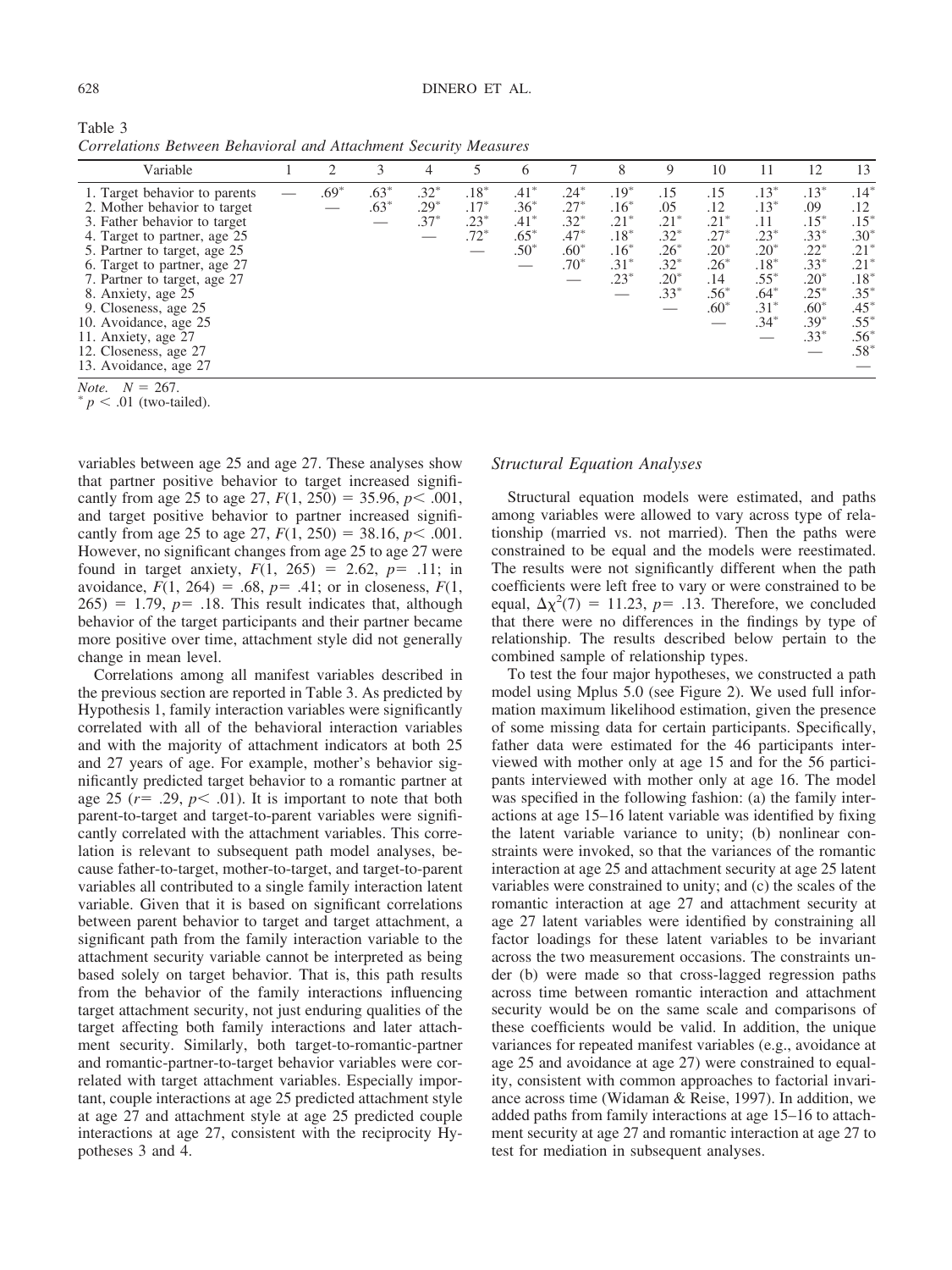

*Figure 2.* Structural equation modeling findings related to the conceptual model. The numbers beside straight-line paths are regression weights; the numbers beside curved paths are covariances.  $e = error$ variance.  $\degree p < .05$ .

The model (see Figure 2) fit the data adequately,  $\chi^2$ (58,  $N = 267$  = 97.83,  $\Delta \chi^2 / \Delta df = 1.69$ , RMSEA = .051,  $CFI = .974$ . All factor loadings reported in Figure 2 are in covariance metric. The loadings of target (.91), mother (.88), and father (.81) indicators on the family interactions latent variable correspond to standardized loadings of .82, .82, and .77, respectively. The loadings of the partner and target manifest variables on the romantic interaction latent variables, .98 and 1.31, respectively, correspond to standardized factor loadings of .75 and .97, respectively. The loadings of avoidance (.49), anxiety (.41), and closeness (.39) on the attachment security latent variables translate into standardized factor loadings of .63, .49, and .89, respectively. Thus, factor loadings on all latent variables represent moderate to quite strong loadings. In addition, romantic interaction was relatively stable from age 25 to age  $27 (\beta = .49, SE = .06, p < .001)$ , as was attachment security  $(\beta = .41, SE = .07, p < .001).$ 

Consistent with Hypothesis 1, family interactions at ages 15–16 significantly predicted romantic interaction at age 25  $(\beta = .42, SE = .06, p < .001)$  and attachment security at age 25 (β = .19, *SE* = .08, *p* < .05). Inconsistent with Hypothesis 2 was the finding that family interactions were a significant predictor of romantic interaction at age 27 ( $\beta$  = .31,  $SE = .06$ ,  $p < .001$ ). Consistent with Hypothesis 2, family interactions did not directly predict attachment security at age 27 ( $\beta = -.04$ ,  $SE = .08$ ,  $p = .54$ ). When we constrained the paths from family interactions to attachment security at age 25 and to attachment security at age 27 to be equal, the overall fit of the model was significantly decreased,  $\Delta \chi^2(1) = 4.22$ ,  $p < .05$ ; this indicated support for Hypothesis 2 that family interactions were indirectly related to attachment security at age 27 through its earlier association with attachment security at age 25. We also tested for indirect effects and found that the indirect effect from family interactions to attachment security at age 27 through attachment security at age 25 was statistically significant (indirect effect  $= .08$ ,  $SE = .03$ ,  $p < .05$ ). In addition, the indirect effect from family interactions to attachment security at age 27 through romantic interaction at age 25 was significant (indirect effect  $= .09$ , *SE*  $= .03$ , *p*  $< .01$ ).

As mentioned previously, family interactions had a direct influence on romantic interaction at age 27. Family interactions also had an indirect influence on romantic interaction at age 27 through romantic interaction at age 25 (indirect effect  $= .20$ ,  $SE = .04$ ,  $p < .001$ ). However, the indirect effect from family interactions to romantic interaction at age 27 through attachment security at age 25 was small and nonsignificant (indirect effect  $= .02$ , *SE*  $= .02$ , *ns*).

Reflecting Hypotheses 3 and 4, the reciprocal crosslagged paths between romantic interaction and attachment security from age 25 to age 27 were evaluated next. Con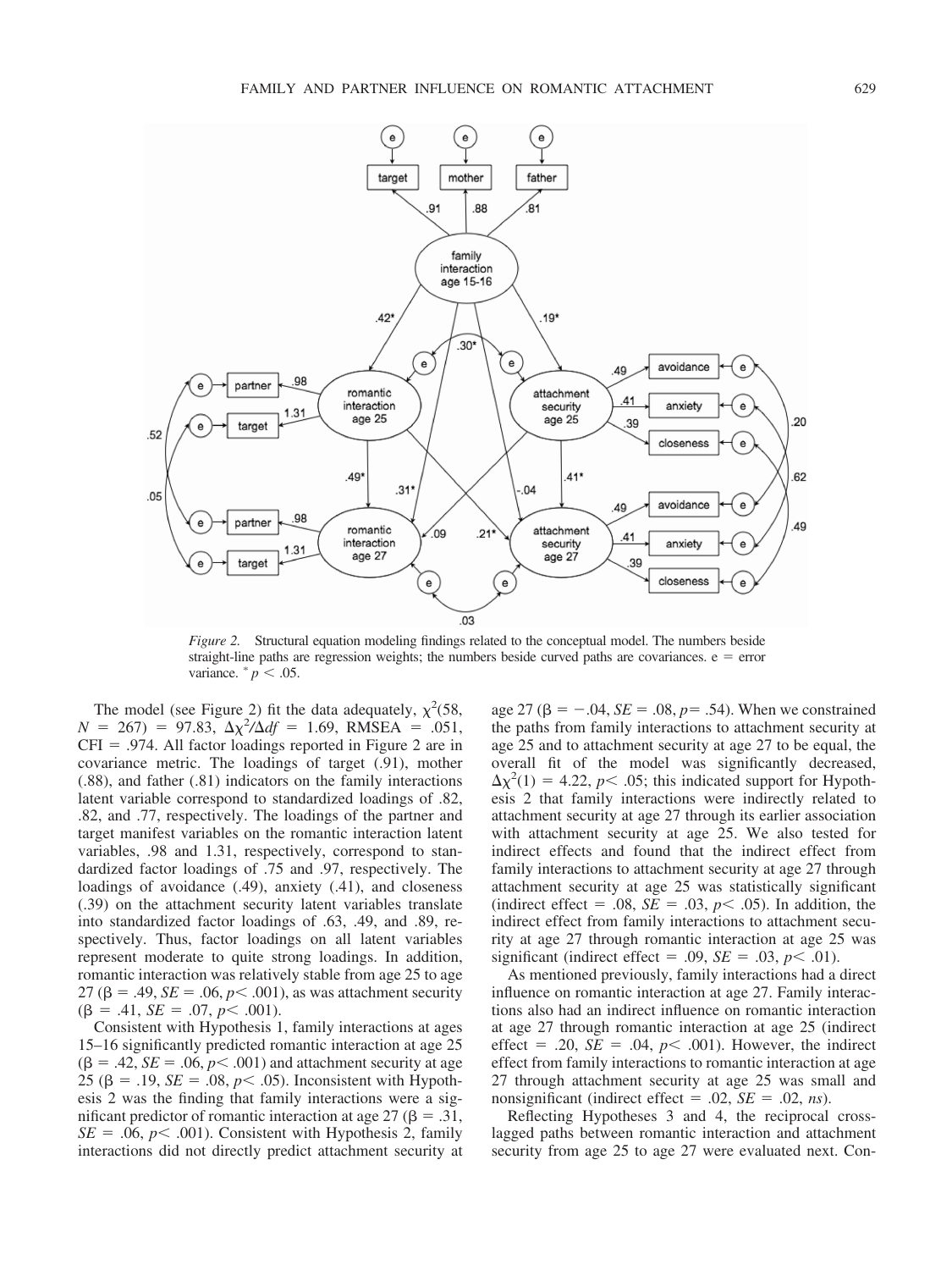sistent with Hypothesis 3, the path from romantic interaction at age 25 to attachment security at age 27 was significant ( $\beta$  = .21, *SE* = .07,  $p$  < .01). In contrast, the direct effect across time between attachment security at age 25 and romantic interaction at age 27 (Hypothesis 4) was rather small and was nonsignificant ( $\beta$  = .09, *SE* = .06, *p* = .11).

#### Discussion

Our overall goal in this study was to test whether the quality of parent– child interactions in adolescence and romantic partner interactions in early adulthood contributed to attachment style. Overall, we found support for positive parent– child interactions at ages 15 and 16 predicting attachment security at age 25. Parent– child interactions did not make a unique contribution at age 27 but did make an indirect contribution through both romantic interaction and attachment security at age 25. In addition, positive romantic interactions at age 25 contributed significantly to attachment security at age 27. Thus, it seems that both the family of origin and subsequent romantic relationships affect attachment representations. More important, as romantic relationships persist and most likely become more serious, the direct influence of the family of origin decreases, and in this case ceases entirely, as romantic interactions begin to influence attachment style. This finding suggests that although there is an initial direct influence of family interactions on attachment security, this influence lessens over time and romantic partner interactions begin to have an influence of their own. It is important to note that family interactions indirectly influence later attachment security through their earlier influence on romantic interaction and attachment security. Essentially, the association between family interactions and attachment security later in life is fully mediated by earlier security and romantic interactions.

Taken together, the findings suggest, in line with attachment theory, that one contributor to a young adult's romantic attachment style is behavioral interactions with parents during adolescence. Although the path from family interactions to attachment security was not large, it was statistically significant. Moreover, the interaction measure was based on behavioral coding and the attachment-style measure was based on participant self-reports of feelings and reactions in romantic relationships. These two assessments are quite different in method and focus. What stands out, therefore, is the fact that there was a significant association between the two measures across a period of  $9-10$  years. These findings support those from earlier studies based on less conservative measurement strategies that may have inflated the association between parental behaviors and offspring attachment style. To our knowledge, these findings provide the first evidence that the observed quality of parent– child interactions during adolescence directly predicts attachment style in the middle 20s. As such, they provide an important and critical test of attachment theory in relation to romantic ties.

The results are compatible with a model of attachment in which later relationships can alter at least conscious attachment representations based on earlier attachment relationships. This attachment model is different from Fraley's

(2002) "prototype" model, which suggested that attachment patterns early in childhood continue to exert a substantial influence over the years. This difference may be a result of Fraley's (2002) meta-analysis, which focused on studies running from infancy to late adolescence and predicted AAI classifications (based on an interview focused on child– parent relationship history) rather than mental representations of attachment in peer or romantic relationships. The present study indicates that as participants enter serious romantic or marital relationships, their romantic/marital interactions begin to influence their attachment style, especially when attachment style is measured with respect to such relationships (rather than through memories of childhood relationships with parents, as assessed in the AAI). Somewhat echoing Fraley's prototype model, however, there was high stability of attachment security between ages 25 and 27, and self-reported attachment security at age 25 was significantly influenced by qualities of the parent– child relationship measured behaviorally 9 –10 years earlier. Thus, although parents may not have had additional influence beyond early adulthood, their influence on early adult attachment styles continued. Our findings are also compatible with the model supported empirically by Simpson et al. (2007), which portrayed the link between infant attachment security and positive emotional quality of romantic relationships as mediated by secure attachment relationships with friends in adolescence. Both that study and ours suggest that romantic attachment style is related to childhood experiences but can change all along the way as a function of security- and insecurity-inducing experiences in close relationships.

Contrary to our conceptual model, however, attachment security at age 25 did not predict romantic interaction at age 27. This finding is inconsistent with the hypothesis that attachment style in relation to romantic unions will affect the behavior of self and/or partner (e.g., Mikulincer & Shaver, 2007). We expect that the methodological rigor of the present study may help account for the difference in results compared with earlier research. That is, our test of the proposition that attachment style would predict couple interactions was prospective. Earlier studies tended to look only at the association between attachment style and couple interactions at the same point in time (e.g., Campbell et al., 2005; Simpson et al., 1996; Tucker & Anders, 1998); this research strategy is less able to evaluate the direction of hypothesized effects. In any case, the present findings clearly demonstrate the significance of behavioral interactions in close relations in predicting romantic attachment security. The results are not consistent with the hypothesis that attachment security would predict the quality of later interactions in romantic relationships.

#### *Limitations and Future Directions*

Because the data used in this study were not originally intended to assess family interactions and attachment style in infancy or childhood, the earliest assessments of participant interactions with family members for the combined cohort were made at age 15. It would be ideal to conduct a study from early infancy through adulthood to determine the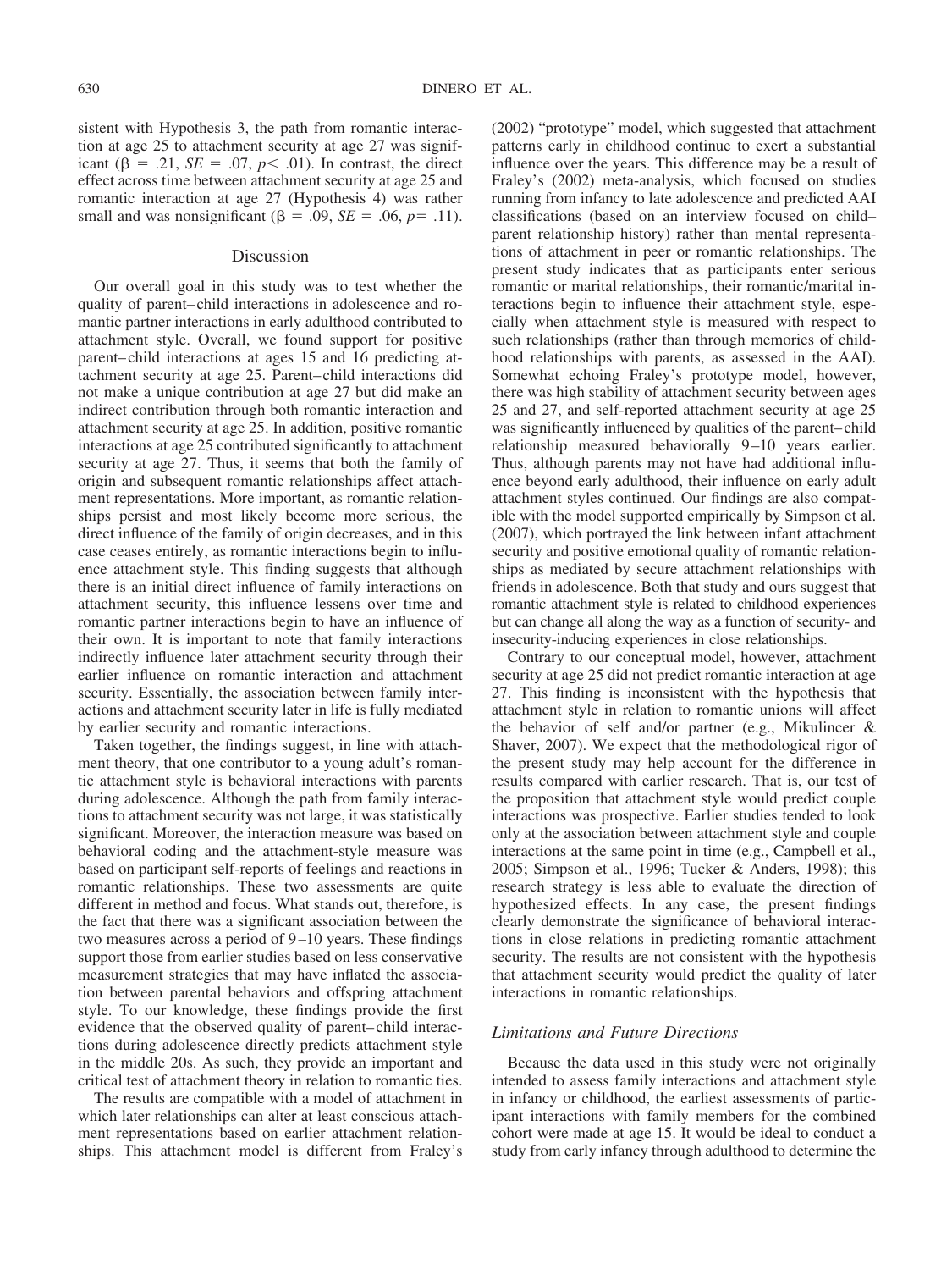extent to which family dynamics change over time and influence later romantic interactions and attachment style. Moreover, as the Iowa Family Transitions Project continues to follow the group of participants studied here, it will be important to examine lasting relationships to see whether our findings are consistent across longer time spans. In addition, it would be ideal in future research to rely on more current measures of attachment (e.g., the Experiences in Close Relationships inventory; Brennan, Clark, & Shaver, 1998).

Despite its limitations, this study makes an important contribution to our understanding of the developmental trajectory of romantic attachment. It suggests that romantic attachment is based on early parent– child interactions and is influenced by subsequent romantic relationships. It will be important in future research to pursue related questions. For example, we need to identify the extent to which parent–child relationship and early romantic attachment representations influence partner selection. If secure family relationships increase the likelihood of choosing more secure partners, this would suggest that partner attachment mediates the association between secure family relationships and romantic attachment security. Additionally, it would be useful in future studies to obtain self-report measures of relationship satisfaction, to see whether they are distinct from attachment security or wrapped up with it and whether satisfaction precedes changes in attachment security. In the present study, we lack details of the process that mediated positive interactions and changes in attachment style.

Finally, we suggest that future research explore the role that the target individual plays in shaping family interactions and, therefore, his or her own attachment security and romantic relationship interactions. The models discussed in the present article include all family members and both relationship partners. They do not explore the unique contribution made by parents or romantic partners, because we designed the observed interactions to assess how all members of a family or relationship communicated with one another rather than to isolate the contributions of a particular individual. Future research may further refine understanding by exploring specific individual contributions to these processes. An important method for pursuing this research strategy would be through use of the social relations model (Kenny, Kashy, & Cook, 2006), which is a statistical procedure for disentangling actor and partner effects on social interaction. At present, we must make the best of an existing data set that has many advantages over the much more common studies involving only self-reports collected at a single point in time.

In short, the present research provides empirical support that positive interactions in family and romantic relationships contribute to secure attachment representations and that negative interactions in these relationships contribute to insecure representations. This information is critical to understanding both the initial development of and subsequent changes in attachment security.

## References

- Ainsworth, M. S., Blehar, M. C., Waters, E., & Wall, S. (1978). *Patterns of attachment: A psychological study of the Strange Situation.* Hillsdale, NJ: Erlbaum.
- Allen, J. P., & Land, D. (1999). Attachment in adolescence. In J. Cassidy & P. R. Shaver (Eds.), *Handbook of attachment: Theory, research and clinical applications* (pp. 319 –335). New York: Guilford Press.
- Babcock, J. C., Jacobson, N. S., Gottman, J. M., & Yerington, T. P. (2000). Attachment, emotional regulation, and the function of marital violence: Differences between secure, preoccupied, and dismissing violent and nonviolent husbands. *Journal of Family Violence, 15,* 391– 409.
- Bartholomew, K. (1990). Avoidance of intimacy: An attachment perspective. *Journal of Social and Personal Relationships, 7,* 147–178.
- Bartholomew, K., & Horowitz, L. M. (1991). Attachment styles among young adults: A test of a four-category model. *Journal of Personality and Social Psychology, 61,* 226 –244.
- Bouthillier, D., Julien, D., Dube, M., Belanger, I., & Hamelin, M. (2002). Predictive validity of adult attachment measures in relation to emotion regulation behaviors in marital interactions. *Journal of Adult Development, 9,* 291–305.
- Bowlby, J. (1969). *Attachment and loss: Vol. 1. Attachment.* London: Hogarth.
- Bowlby, J. (1982). Attachment and loss: Retrospect and prospect. *American Journal of Orthopsychiatry, 52,* 664 – 678.
- Brennan, K. A., Clark, C. L., & Shaver, P. R. (1998). Self-report measurement of adult romantic attachment: An integrative overview. In J. A. Simpson & W. S. Rholes (Eds.), *Attachment theory and close relationships* (pp. 46 –76). New York: Guilford Press.
- Bretherton, I., & Munholland, K. A. (1999). Internal working models in attachment relationships: A construct revisited. In J. Cassidy & P. R. Shaver (Eds.), *Handbook of attachment: Theory,* research, and clinical applications (pp. 89-114). New York: Guilford Press.
- Campbell, L., Simpson, J., Boldry, J., & Kashy, D. A. (2005). Perceptions of conflict and support in romantic relationships: The role of attachment anxiety. *Journal of Personality and Social Psychology, 88,* 510 –531.
- Collins, N. L., & Read, S. J. (1990). Adult attachment, working models, and relationship quality in dating couples. *Journal of Personality and Social Psychology, 58,* 644 – 663.
- Conger, R. D., Cui, M., Bryant, C., & Elder, G. H., Jr. (2000). Competence in early adult romantic relationships: A developmental perspective on family influences. *Journal of Personality and Social Psychology, 79,* 224 –237.
- Creasey, G., & Ladd, A. (2005). Generalized and specific attachment representations: Unique and interactive roles in predicting conflict behaviors in close relationships. *Personality and Social Psychology Bulletin, 31,* 1026 –1038.
- Cui, M., Conger, R. D., Bryant, C. M., & Elder, Jr., G. H. (2002). Parental behavior and the quality of adolescent friendships: A social contextual perspective. *Journal of Marriage and Family, 64,* 676 – 689.
- Cupach, W. R., & Metts, S. (1986). Accounts of relational dissolution: A comparison of marital and non-marital relationships. *Communication Monographs, 53,* 311–334.
- Davila, J., Karney, B. R., & Bradbury, T. N. (1999). Attachment change processes in the early years of marriage. *Journal of Personality and Social Psychology, 76,* 783– 802.
- Donnellan, M. B., Larsen-Rife, D., & Conger, R. D. (2005). Personality, family history, and competence in early adult ro-